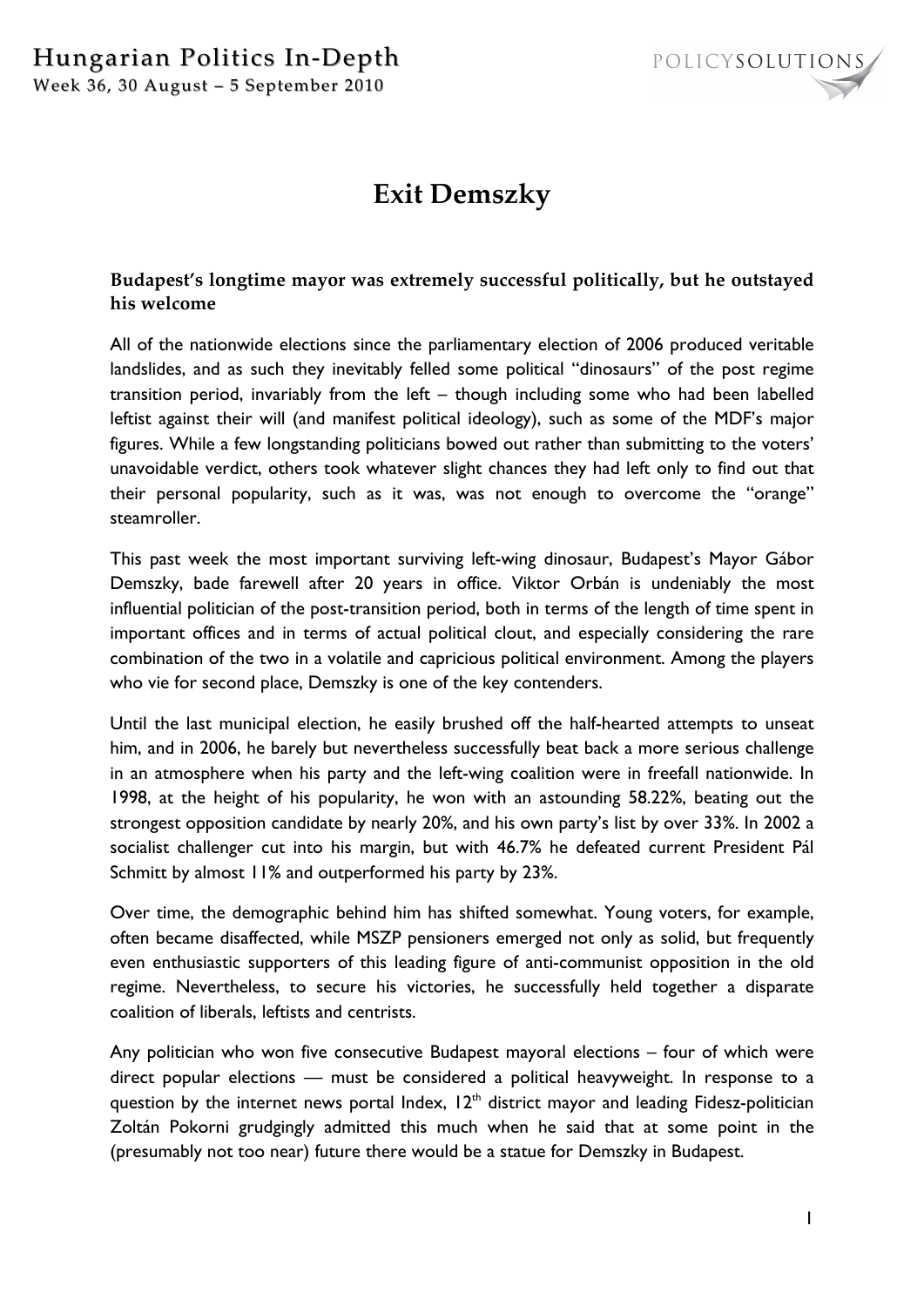

Week 36, 30 August – 5 September 2010

By any measure, twenty years in the most important directly elected office is impressive – and too long. Even among Demszky's few remaining allies it was difficult to find anybody who shed tears about his departure. The atmosphere at the last of his 300 sessions at the helm of the city assembly was remarkably subdued – free of euphoria on the right and of nostalgia on the left.

Even if we were city development experts – which we are not  $-$  it would be difficult to conclusively assess Demszky's achievements as a mayor (not to mention doing so in a weekly column). As critics like to point out, the position he occupied was always ill-defined, which makes success (but also failure) difficult to clearly attribute. The Budapest mayoralty is embedded in a complex web of institutions with blurred lines of responsibility: the city council, the 23 district mayors with their respective district councils, and of course the national government, which also has a considerable influence over Budapest's development.

In effect, this meant that to achieve certain objectives, the mayor always had to plead with and pressure several other political bodies or officials, whose interests often collided with that of the mayor or the city. This system has few advantages, other than always offering alternative options when it comes to assigning blame and also making it more difficult to hog the limelight when it comes to taking credit for indisputable successes.

A brief aside: Fortunately, the Fidesz-government plans to reform this mess, which – if done intelligently and without giving priority to ulterior political motives – would be the most useful application of the two-thirds majority thus far (the structure of municipal governments is governed by a law requiring a two-thirds supermajority).

Critics charge that all Demszky essentially did was to skilfully manoeuvre this morass of (ir)responsibility, relying on the left's structural majority in the city to deliver him successive victories and a few more practically oriented individuals to perform the mundane task of actually governing the city.

What is certainly true is that the corruption scandals that recently erupted in numerous segments of the city's administrative institutions offer two alternative, but similarly unattractive images of Demszky's latter years in office: he is either clueless as to the goingson in the institutions he is supposed to oversee or in some degree himself implicated in these scandals, that is he either tolerated them or profited from them. The former is more likely, but it still leaves him with considerable political responsibility for these events.

Politically speaking, Demszky has hurt the political left most by monopolising the leading position in the city to such a degree that as he leaves now, there is no one in sight with remotely similar name-recognition and political heft who could pose a formidable challenge to the Fidesz' mayoral candidate, István Tarlós (to be sure, the left-wing parties share the blame here, for they have failed to place qualified candidates in leading positions).

Especially by refusing to step aside in time and to help lay the basis for his political succession, Demszky shares the responsibility for leaving the left in a desolate state in its